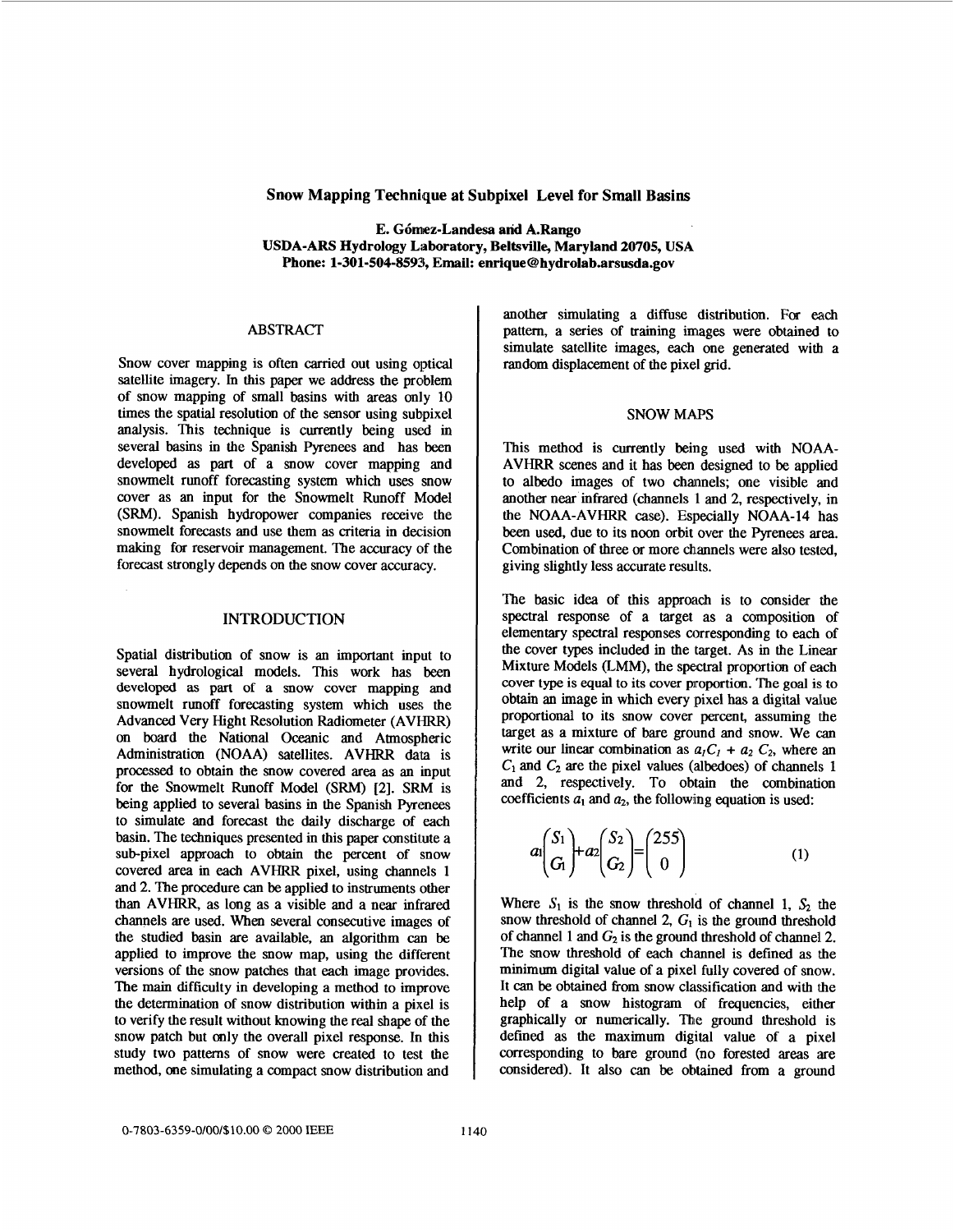classification *on* a monthly and weekly basis. Details of this method *can* be consulted in [ 11.

## ALGORITHM

The basic idea of these algorithm is to use the different versions of the snow patches that each snow map provides. One major concern is that the shape of snow patches might change during the time lapse from one image to the next. This might be a particular problem for snow patches in low altitude zones *after* a recent snowfall and during periods of high temperature (late April and May). Therefore, to test this method in a real *case.,* three NOAA **images** were chosen during the middle of February 1998 and two weeks after the last snowfall. The time lapse between the first and the third image was 5 days, which is reasonably short considering the slow changes of the snow patches one might expect during a cold month such **as** February.

A flow chart of the algorithm *can* be seen in Fig. 1, in which two snow maps are combined. The resulting snow map can be combined with a third one, allowing a combination of any number of snowmaps. Decisions are based on the surroundings of each pixel. A total of 18 values are considered for each decision, 9 for each input pixel; one value corresponding to the examined location and 8 neighbors around that location. The neighbor values considered are: ul, u2 (upwards, decreasing rows); dl, d2 (downwards, increasing rows); rl, r2 (right-sided, increasing columns) and 11, *12* (left-sided, decreasing columns). The criterion to identify the first neighbor is to obtain a different value **from** the input value. The second neighbor must have a different value from the first one, but *can* be equal to the input value. Only when the two first neighbors are found is the search completed for a particular direction.

The distance of a neighbor from the examined location is associated with a factor **2"** , where n is the number of positions *(or* image pixels) between the neighbor and the examined location. This weight factor is used together with the neighbor values and the input values to compute the value of the output pixel. Other weight functions can **be** used. The search for each neighbor is set to a maximum n=20 positions. Once the routine reaches this distance the search stops and the neighbor is considered not to exist. Considering values beyond 20 positions would be useless since a weight factor  $2^{20}$ would eliminate any neighbor influence and the computed result would be the arithmetic average of the input values.

### **RESULTS** AND DISCUSSION

To test the algorithm, simulated satellite images were used, obtained from different snow patterns. Correlation coefficients p between the snow patterns and the algorithm output increase with the number of input snow maps. For a compact snow pattern,  $\rho$  improves from 0.975 (one snow map) to 0.998 (five snow maps), and it only increases slightly when more than five inputs are used. For a scattered snow pattern,  $\rho$  improves from 0.955 (one snow map) to 0.988 (three snow maps) and inproves poorly beyond three inputs. Therefore, the reasonable number of snow maps to be combined should be between three and five. To apply this algorithm to a real case, three NOAA-14 AVHRR images of the Valira basin (Pyrenees) where selected on February 15, 17 and 19, 1998 *(see* Fig. 2). The snow distribution obtained from the algorithm output was compared with the snow distribution derived from the single images. The algortihm output shows less snow in low elevation zones and more in high elevation ones.

A treatment of the pixel response using the Point Spread Function **(PSF)** distribution implies a completely different method and more complex algorithms [3] beyond the objetives of this paper. Some works [4] use PSF functions to deconvolve the albedoes with statistical techniques, demonstrating the possibility to obtain a better spatial resolution from repeated non coincident images of the same area.

#### REFERENCES

- [l] Landesa, E. and Rango, A., "Snow Cover Remote Sensing and Snowmelt Runoff Forecasts in the Spanish Pyrenees using the SRM Model", Proceedings Appl. Rem. **Sens.** In Hydrology, 1998
- [2] Martinec, J., Rango, A., and Roberts, R., "Snowmelt *Runofl Model {SRM) User's Manual* '' Geographica Bemensia., University of **Bern,** Switzerland, 1998.
- [3] Moreno , J.F., and Melia, J, **"An** optimum interpolation method applied to the resampling of NOAA-AVHRR data". IEEE *Trans.* **on** *Geoscience and Rem. Sensing,* vol. *32,* pp.131-151, 1994.
- [4] Baldwin, D.G., Emery, W.J., and Cheeseman, P.B., 1998, "Higher resolution *earth* surface features from repeat moderate resolution satellite imagery." *lEEE Tran Geos. Rem Sens..* **1998**